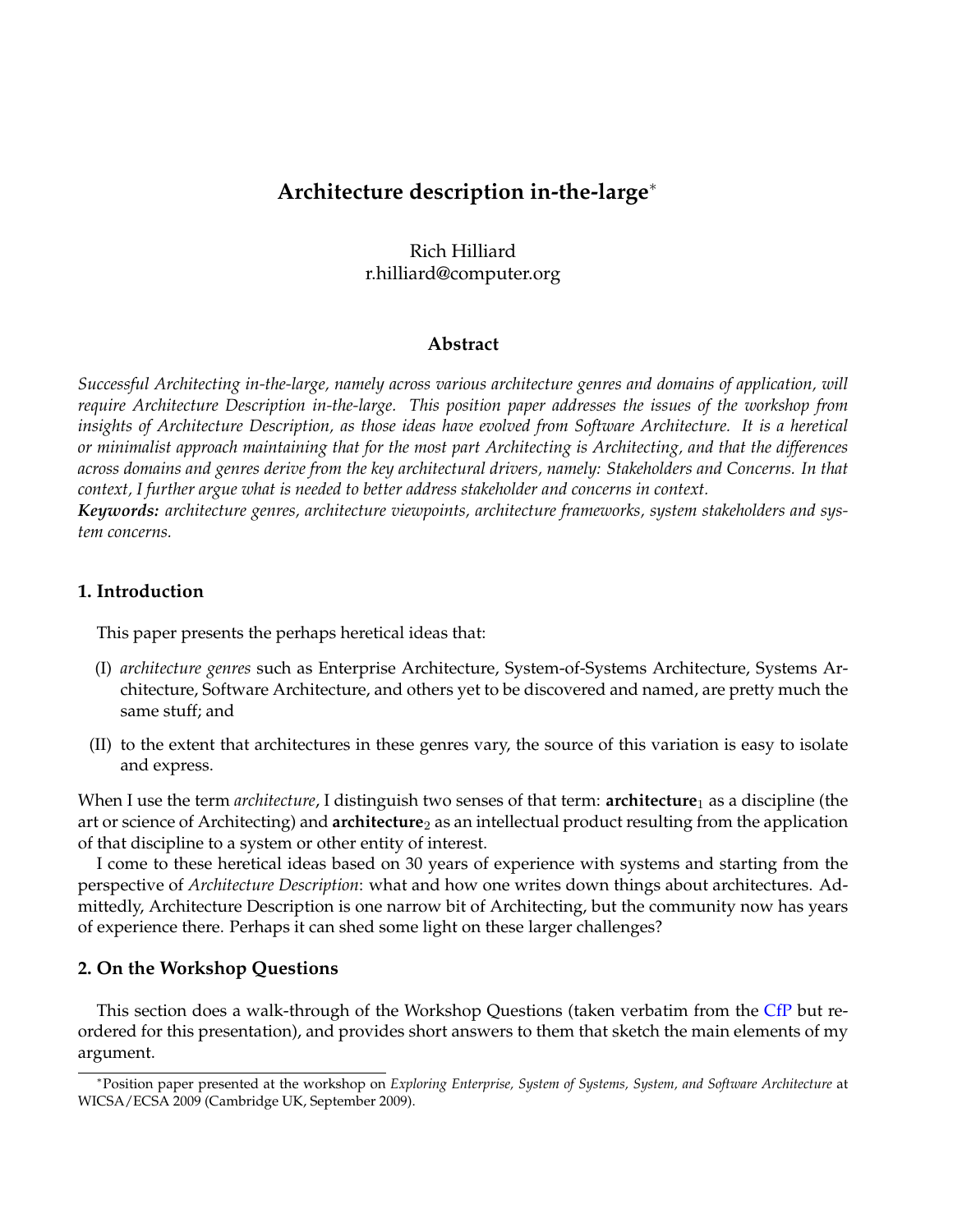#### What are enterprise, system of systems, system, and software architectures?

It seems like the systems and software communities have spent the last 20 years trying to define **architecture**2. The SEI website offers us an extensive list from the Software Architecture community [see [How Do You Define Software Architecture?\]](http://www.sei.cmu.edu/architecture/definitions.html). Those definitions vary with regard to their specificity to software, the constituents involved, and many other parameters. The following definition seems equally applicable to software, systems, systems-of-systems, enterprises and other aggregations of in-terest:<sup>[1](#page-1-0)</sup>

**architecture**: The fundamental organization of a system embodied in its components, their relationships to each other, and to the environment, and the principles guiding its design and evolution.  $[6, 7]$  $[6, 7]$  $[6, 7]$ 

The key ideas in the IEEE 1471 definition are these:

- (1) **Architecture**<sup>2</sup> embodies the *fundamental* concepts about a system, including its components, their relationships and governing principles. More recently, this has also been expressed this in terms of "the significant decisions about" a system [P. Kruchten].
- (2) **Architecture**<sup>2</sup> recognizes the role and influence on an architecture of the *environment* in which a system is embedded. Some even say this recognition of context is what distinguishes **Architecture**1 from Design, but that is a debate for another time.
- (3) **Architecture**<sub>2</sub> is not merely about the static arrangment of a system's "parts" but its *evolution* whether we are talking about a constructed system (as in this workshop) or a natural system (e.g., a cell) and the principles governing that evolution.

Each of these key ideas about **Architecture**2 has consequences for what we say about the discipline of **Architecture**1. More about this below.

#### What do these architectures have in common and what makes them different?

This two-part question has one answer: *Stakeholders and Concerns*. The way we come to understand any complex system in its environment is to look at and understand the influences on that system. One way to "operationalize" this understanding it to identify, *Who cares about this system?* and *What exactly do they care about?* This is the basis for stakeholders and concerns. It is a truism to say that complex systems have one or more stakeholders—often with conflicting concerns. For concreteness, let me quote the current definitions [\[ISO/IEC WD4 42010\]](http://www.iso-architecture.org/ieee-1471/docs/IEEE-P42010-D6.pdf):

**stakeholder (of a system)**: individual, team, organization, or classes thereof, having concerns with respect to a system

**system concern**: area of interest in a system pertaining to developmental, technological, business, operational, organizational, political, regulatory, social, or other influences important to one or more of its stakeholders

<span id="page-1-0"></span><sup>1</sup> For the remainder of this position paper, I am going to use **system** as a shorthand for a long list of aggregations of interest to include the ones listed above and others such as product lines, product families, software applications, etc. The moral should be anything you are interested in can be a "system". I won't recite the list again, unless there are reasons to distinguish its members.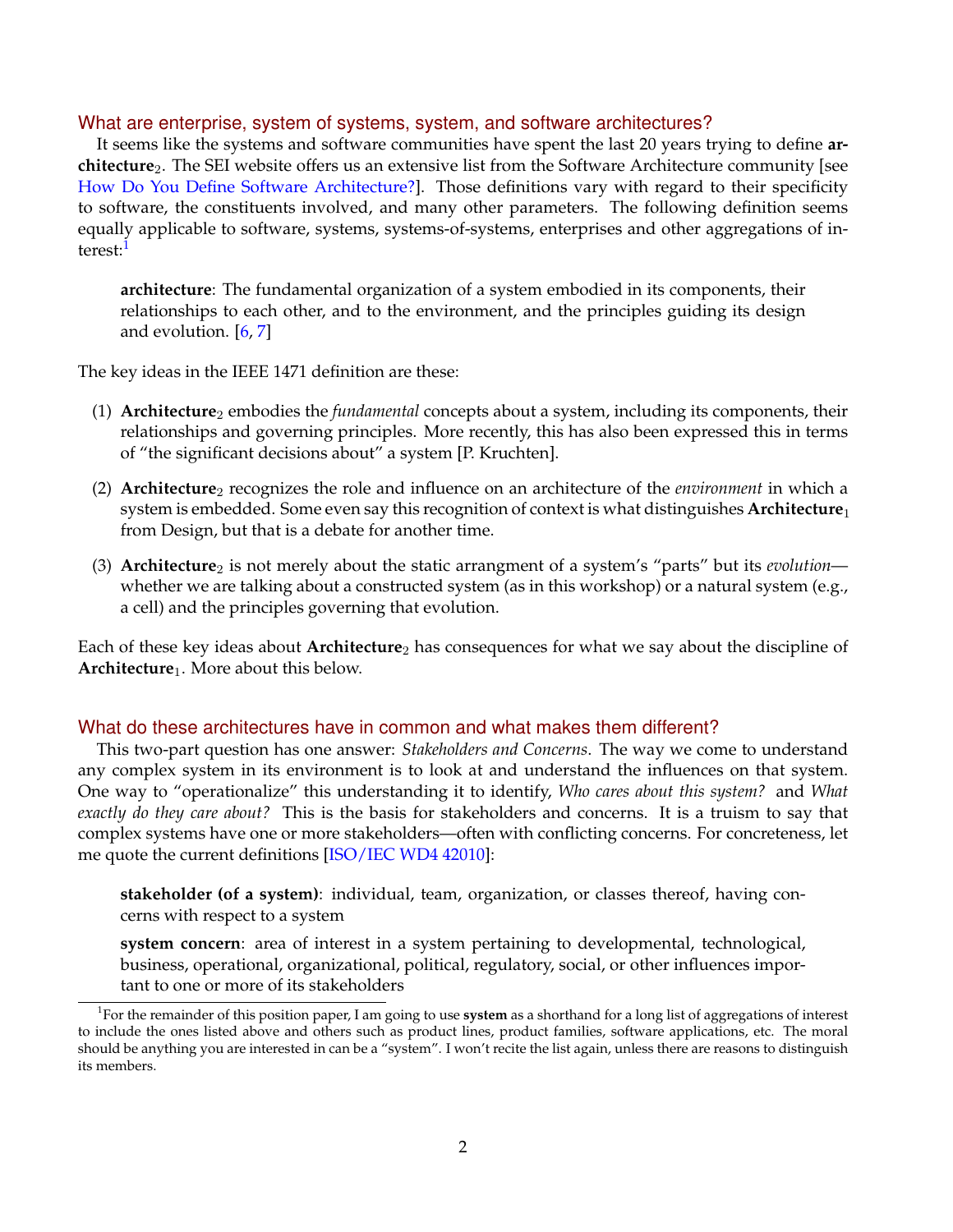$(I)$  The idea that complex systems have multiple stakeholders and concerns unifies the architecture genres we are discussing; the particular stakeholders and concerns which are relevant within each genre determines the ways in which they are different.

Diverse stakeholders and concerns contribute to what what makes a system complex, and it is also the basis for why we understand **Architecture**1 as multi-disciplinary:

"The ideal architect should be a man of letters, a skillful draftsman, a mathematician, familiar with historical studies, a diligent student of philosophy, aquainted with music, not ignorant of medicine, learned in the responses of jurisconsults, familiar with astronomy and astronomical calculations."

— Vitruvius, *De Architectura* (25 BC)

WARNING: The next few answers promise to be pretty boring—they are merely applications of  $(I)$  as stated above. Stay tuned!

### Where does one type of architecture end and another begin (e.g., how do you know when you have moved from talking about enterprise architecture to system of systems architecture)?

The boundaries of the genres can be understood in terms of the stakeholders of systems within each genre and their concerns. Moving from one genre to another it is worth asking, *What stakeholders carry over between genres? How do stakeholders interests shift? What stakeholders are unique to each? What concerns carry over? What new concerns arise or are reinterpreted?*

What do we mean when we say "we're designing" one of these architectures (e.g., what activities are we performing, what types of requirements are we dealing with, what types of design decisions are we making)?

I would claim that the activities themselves are not very interesting: I admit to being a process cynic, for the reasons discussed in [\[4\]](#page-6-2)—an eloquent argument against method in science and equally applicable to prescribing methods in Design and Architecture.

### What commonalities exist among activities that are performed for each type of architecture (e.g., specification, evaluation)?

There are some basic activities of Architecting. It would be a mistake to prescribe a process (for the reasons alluded to in the previous), but there are some general characteristics I think any form of Architecting would take:

- Bound the problem
- Understand the context, environment in which problem and solution are situated
- Work the problem within those bounds in terms of:
	- **–** Requirements analysis and specification
	- **–** Investigate elements of solutions
	- **–** Modeling and analysis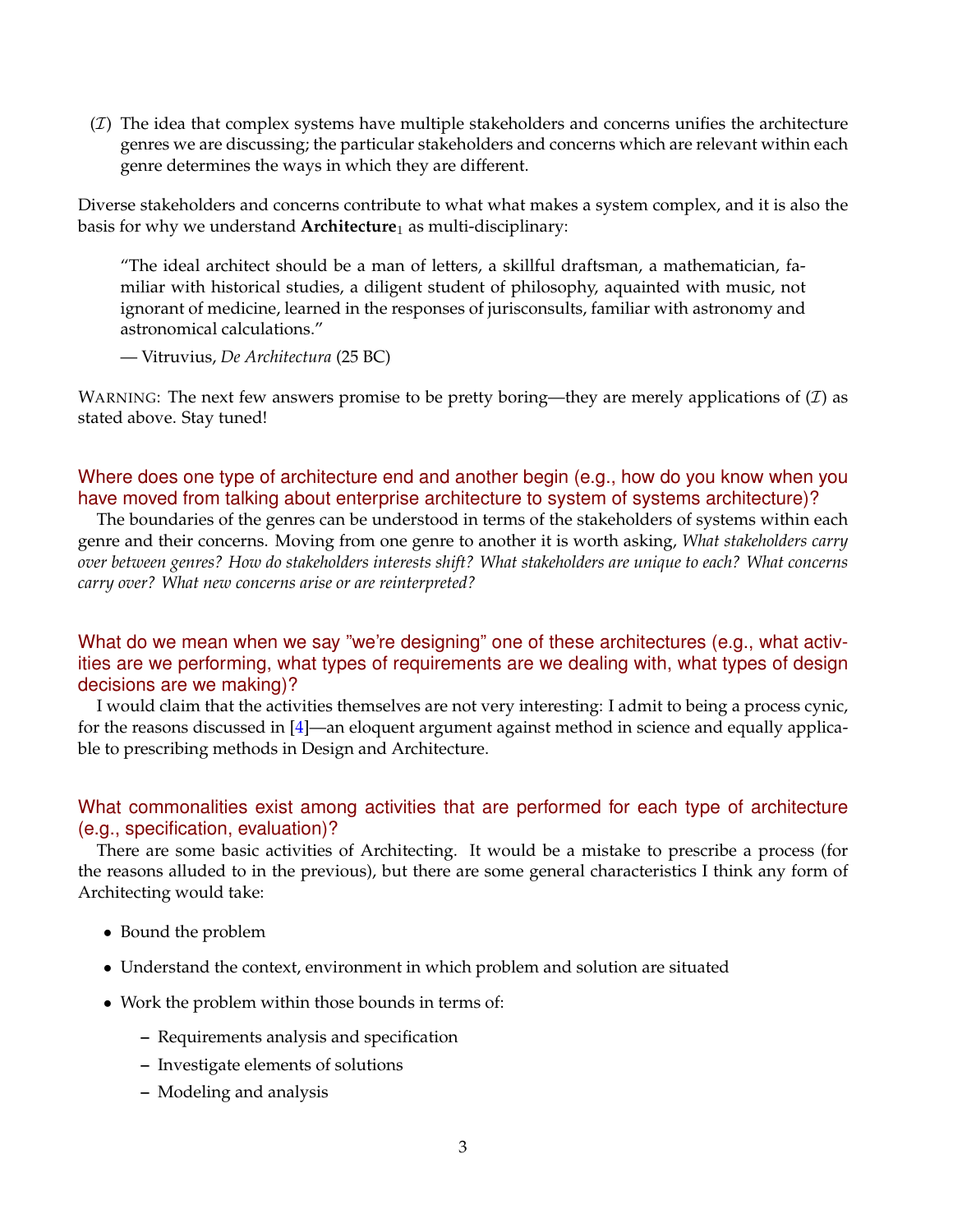#### **–** Check and integrate the details

#### • *Iterate as needed*

Hofmeister et al, discuss a generic process for Software Architecting, aside from some terminology, there is no reason to believe the same archetype would not work for other domains and genres, or Architecting in general. I'm perfectly happy with a generic Architecting process along the lines of their generic model [\[5\]](#page-6-3). My version of that process shown below:



**Figure 1. A generic model of Architecting**

In this model the Stakeholders and Concerns *shape* both the problem space being Analyzed, and the solution space being synthesized. Each analysis, architectural decision or evaluation step potentially identifies new stakeholders and concerns. True differences in activities arise when you get into specialities of the domain of application, the technologies involved, etc., e.g., certifying a aircraft for flightworthiness.

### What do architects for one type of architecture need to know about the other types of architecture?

As a rule of thumb, if one drew a picture of how these genres relate (perhaps cross-cut vertically by domains of application), one might say downward information flow (e.g., enterprise to system, system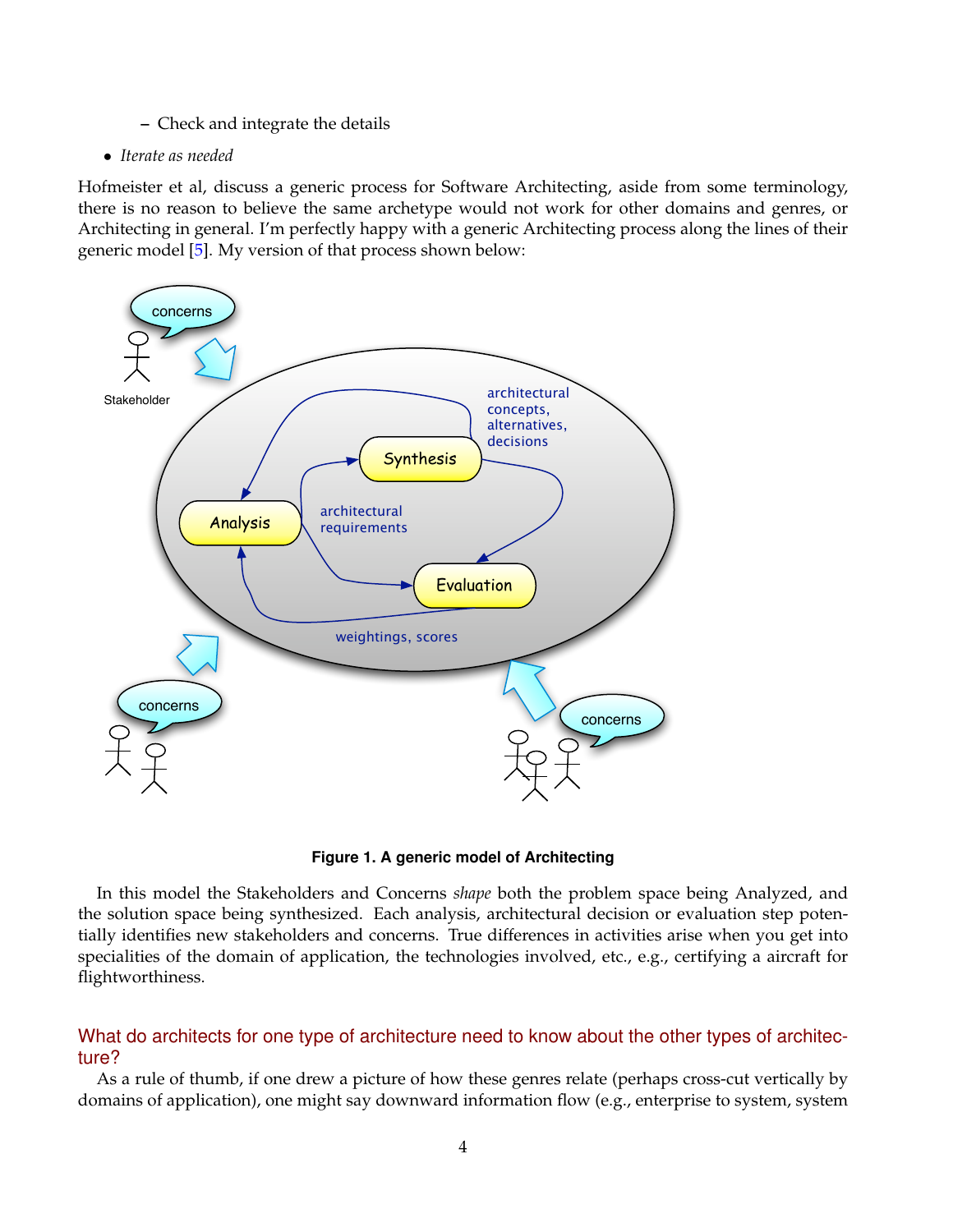to software) *bounds the problem*, whereas upward information flow (e.g., system to system of systems or software to enterrprise) *constrains the solution*. Of course often who constrains whom is determined by a postmark—who got there first?

### What are the relationships among the documentation artifacts of the different types of architectures?

There is probaly a small set of possible relationships, reflecting the types of needed knowledge posed in the preceding question, such as:

 $system_A$  constrains system<sub>B</sub>  $system_C$  buildsOn systemp  $system_E$  integratesWith system $_F$  $system_G$  uses system<sub>H</sub>

What is the impact of design decisions made for one type of architecture on the other types of architectures?

See previous.

What are the challenges (e.g., requirements, design, management, funding, and authority) unique to each type of architecture?

It's not clear to me there are any challenges peculiar or particular to all the systems within a genre.

#### **3. So What? or What Next?**

The observation that Stakeholders and Concerns reflect basic variations (if any) across architecture genres is not particularly deep—I hope it is pretty obvious! Still, the observations above and in  $\mathcal I$  suggest a way forward. This section makes some concrete recommendations in that direction.

If we take the above seriously, then we need good ways to identify, model and analyze stakeholders and their concerns.

Find the stakeholders and concerns within a genre, domain or system space. If Software Architecture has been any guide, there is no reason to assume the existence of or look for a single solution across a genre (or domain or space)—at best we may find some typical or recurring cases. During the development of IEEE 1471 there was no agreement on a single set of viewpoints suitable for all software development. Then, as now, there are viewpoints such as *4+1*'s Logical, Deployment, Process and Implementation; SEI's *Views & Beyond*: Component and Connector, and Module with wide applicability. Yet, these common viewpoints fail to adequate capture critical concerns which may arise in areas such as Reliability, Scalability, Safety or Information Assurance. For systems with these concerns added viewpoints are often necessary.

I would expect the same within Systems Architecture, Enterprise Architecture and other genres [\[8\]](#page-6-4). There may be some "typical" concerns such as Planning or Resource Management. At the same time, we may find that, e.g., hospital systems, systems of systems, and enterprises may have more in common – due to their shared domain of application than two arbitrary systems within the same genre.

If we truly believe there is commonality within and among genres, domains and system spaces, let's start a **Concerns Catalog**, and possibly a **Stakeholders Catalog** to capture recurring themes. Zachman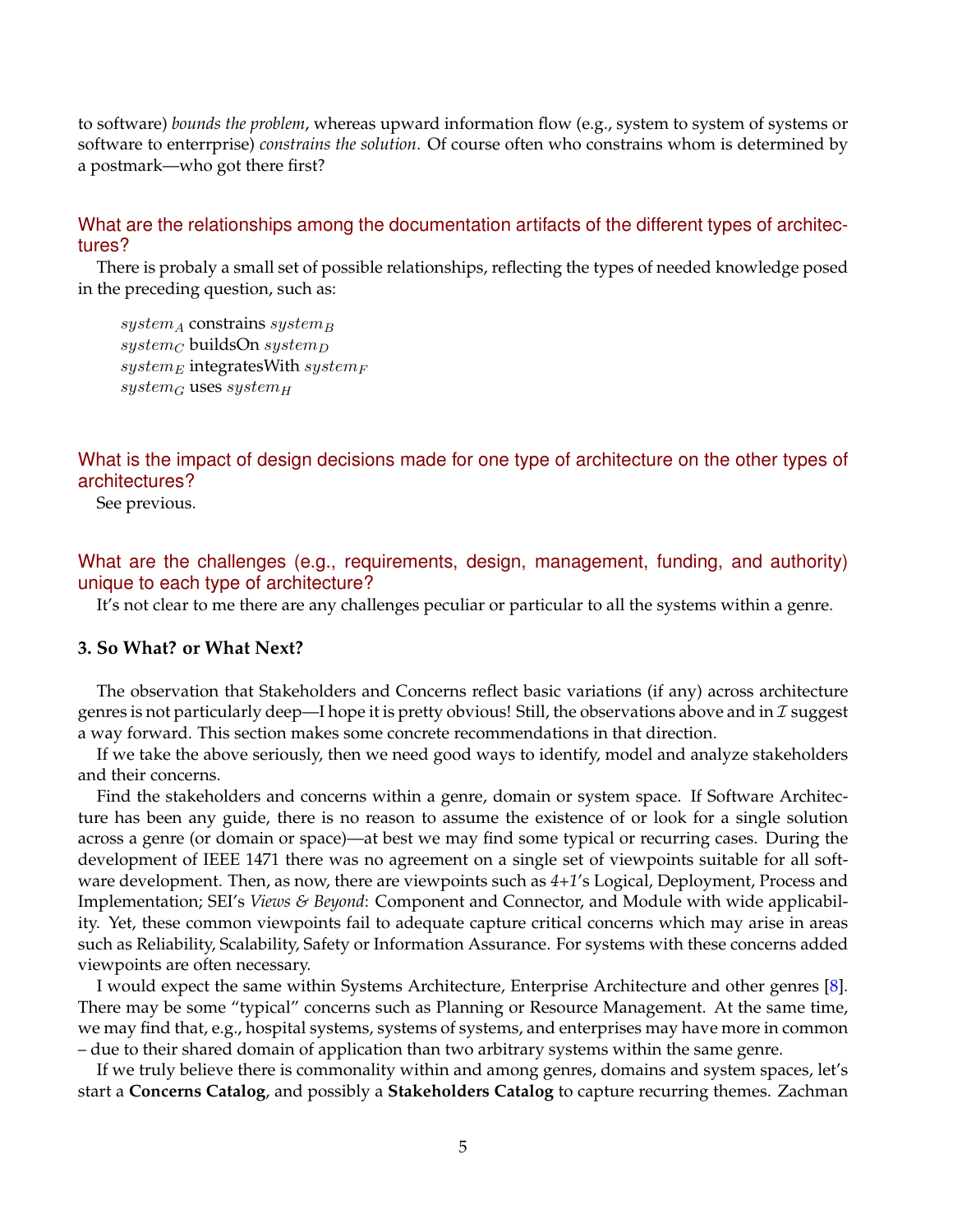is not a bad start for enterprises, but misses specialized concerns (again such as Safety, Security, IA). DODAF is particularly unhelpful in this regard because despite that fact that it enumerates many architecture products or models for use, it never "indexes" these products for use. It never tells us why: *What concerns can each of its products address? Do I need architecture product XV–5 for my current project?* A general solution would build on existing work on taxonomy of quality attributes and recent work in goal-oriented requirements specification and "concern-oriented modeling" from the Aspects community.

If we can get a handle on (typical) Stakeholders and Concerns within each genre (or domain or system space), we might be able to begin to understand the boundaries and information flows between genres. Finding the same stakeholder in both may tell us there will be common concerns in each (due to the nature of her job). Understanding the relations *between* Stakeholders (organizationally) may offer insights across genres and domains. This suggests **Architecture**<sub>1</sub> is a lot more sociological than how it is usually written about. This quote reminds us we have a ways to go, and probably always will:

Unfortunately, in contrast to building architectures, we have yet to agree on what the appropriate software structures and views should be and how to represent them. One of the reasons for the lack of consensus on structures, views, and representations is that software quality attributes have matured (or are maturing) within separate communities, each with their own vernacular and points of view.

— Mario Barbacci [\[1\]](#page-6-5)

But the Barbacci quote also points out an opportunity: of capturing languages, notations and models suitable to diverse community when dealing with *their* concerns. Most technical communities have requirements and standard practices independent of and prior to the arrival of the Architects. Often, this means existing models and notations are in use with respect to certain concerns. (Safety is a classic example, here.)

*Remember mega-programming?* The evolution of Programming was from raw assembly code to routines to modules to components. One could aspire to a similar progression in Architecture Description: from individual models that worked for describing a particular system, to patterns (and the Rule of 3), to architecture viewpoints (precedented approaches to framing certain system concerns), and reasoning frameworks [\[2\]](#page-6-6) (reusable approaches to addressing certain quality concerns) to architecture frameworks (coordinated sets of viewpoints). Viewpoints and frameworks can be repositories of such commonality.

A viewpoint determines that (1) when addressing concerns like this, (2) for stakeholders like that, use (3) notations and models like this.

In addition to ordinary syntax and semantics of its models and notations, a viewpoint can include additional guidance, such as suggested tasks to perform, heuristics and patterns to help get the job done, and reasoning frameworks appropriate to its models. The viewpoint construct recognizes the multidisciplinary nature of architecture discussed above and suggests a concrete container for packaging up knowledge from a discipline in a convenient form.

A further level of "reuse" is suggested by frameworks—coordinated sets of viewpoint and correspondence rules between them. In some future Nirvana, we could even imagine composition by mixing and matching framework elements (defined in a common format) to address new systems across genres, domains and system spaces [\[3\]](#page-6-7).